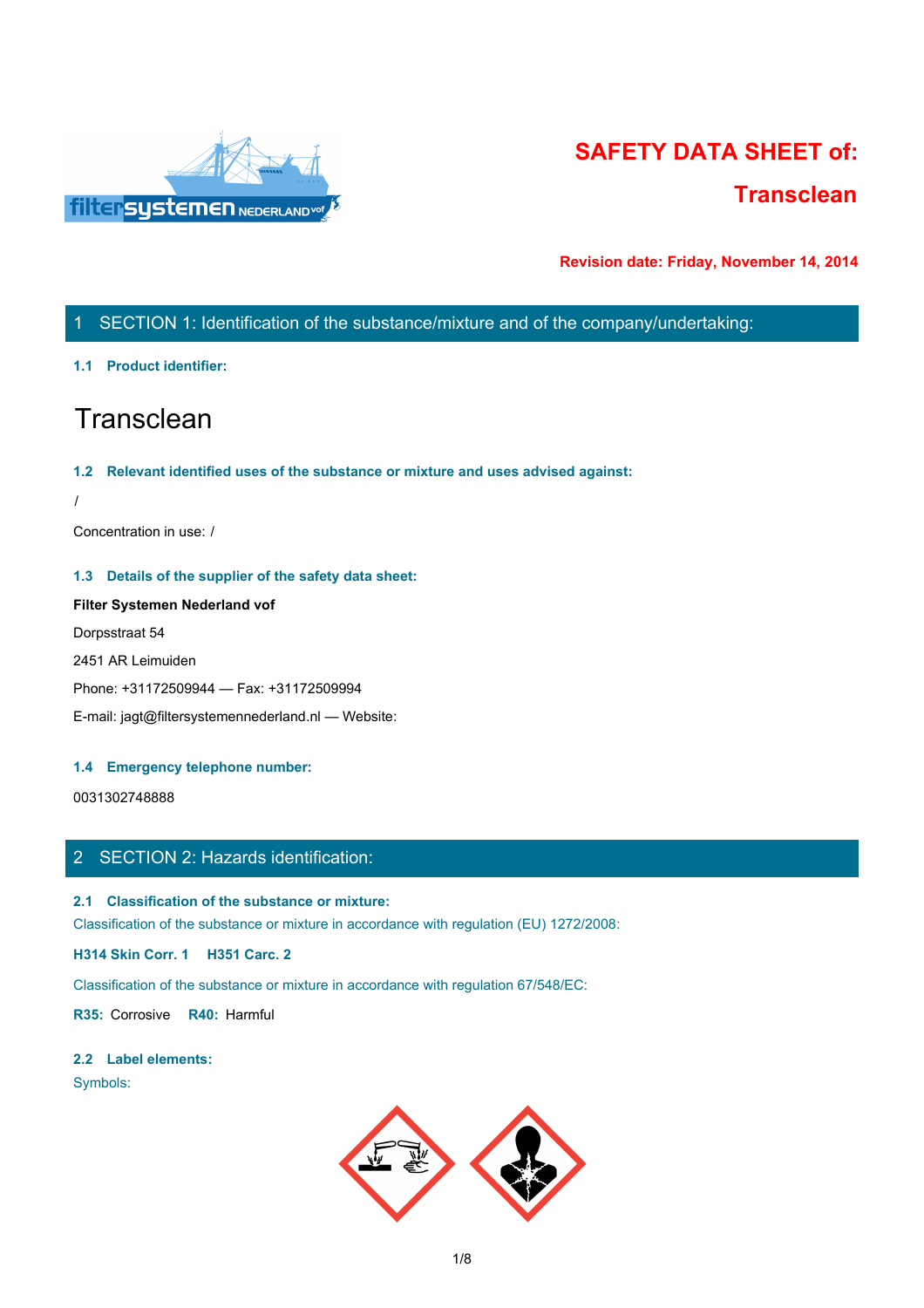# Signal word:

# Danger

## Hazard statements:

| <b>H314 Skin Corr. 1:</b>        | Causes severe skin burns and eye damage.                                                               |
|----------------------------------|--------------------------------------------------------------------------------------------------------|
| <b>H351 Carc. 2:</b>             | Suspected of causing cancer.                                                                           |
|                                  |                                                                                                        |
| <b>Precautionary statements:</b> |                                                                                                        |
| <b>P280:</b>                     | Wear protective gloves/protective clothing/eye protection/face protection.                             |
| P301+P330+P331:                  | IF SWALLOWED: rinse mouth. Do NOT induce vomiting.                                                     |
| P303+P361+P353:                  | IF ON SKIN (or hair): Take off immediately all contaminated clothing. Rinse skin with<br>water/shower. |
| P304+P340:                       | IF INHALED: Remove person to fresh air and keep comfortable for breathing.                             |
| P308+P313:                       | IF exposed or concerned: Get medical advice/attention.                                                 |

P405: **P405:** Store locked up.

## Contains:

Nitriloaceticacid, sodium salt

# **2.3 Other hazards:**

#### none and the state of the state of the state of the state of the state of the state of the state of the state of the state of the state of the state of the state of the state of the state of the state of the state of the s

# 3 SECTION 3: Composition/information on ingredients:

| 5% - 15%<br>CAS number:<br>5064-31-3<br><b>EINECS:</b><br>225-768-6<br>REACH Registration number: 01-211-9519239-36<br><b>CLP Classification:</b><br>H302 Acute tox. 4<br>H319 Eye Irrit. 2<br><b>H351 Carc. 2</b><br>R-Phrases:<br><b>R36</b><br><b>R22</b><br><b>R40</b><br>$< 5\%$<br>CAS number:<br>64-02-8<br>EINECS:<br>200-573-9<br>REACH Registration number: 01-2119486762-27<br><b>CLP Classification:</b><br>H302 Acute tox. 4<br><b>H318 Eye Dam. 1</b><br>H332 Acute tox. 4<br>R-Phrases:<br>R22 R36<br><b>R52/53</b><br>$< 5\%$<br>CAS number:<br>1310-73-2<br>EINECS:<br>215-185-5<br>REACH Registration number: 01-2119457892-27<br><b>CLP Classification:</b><br><b>H290 Met. Corr. 1</b><br>H314 Skin Corr. 1A<br>R-Phrases:<br><b>R35</b><br>$< 5\%$<br>CAS number:<br>68604-71-7<br>carboxyethoxy)ethyl]-1(or 3)-(2-carboxyethyl)-<br><b>EINECS:</b><br>271-704-5<br>4,5-dihydro-2-norcoco alkyl, hydroxides,<br><b>REACH Registration number:</b><br><b>CLP Classification:</b><br>H319 Eye Irrit. 2<br>R-Phrases:<br><b>R36</b> |                                         |  |  |
|-------------------------------------------------------------------------------------------------------------------------------------------------------------------------------------------------------------------------------------------------------------------------------------------------------------------------------------------------------------------------------------------------------------------------------------------------------------------------------------------------------------------------------------------------------------------------------------------------------------------------------------------------------------------------------------------------------------------------------------------------------------------------------------------------------------------------------------------------------------------------------------------------------------------------------------------------------------------------------------------------------------------------------------------------------|-----------------------------------------|--|--|
|                                                                                                                                                                                                                                                                                                                                                                                                                                                                                                                                                                                                                                                                                                                                                                                                                                                                                                                                                                                                                                                       | Nitriloaceticacid, sodium salt          |  |  |
|                                                                                                                                                                                                                                                                                                                                                                                                                                                                                                                                                                                                                                                                                                                                                                                                                                                                                                                                                                                                                                                       |                                         |  |  |
|                                                                                                                                                                                                                                                                                                                                                                                                                                                                                                                                                                                                                                                                                                                                                                                                                                                                                                                                                                                                                                                       |                                         |  |  |
|                                                                                                                                                                                                                                                                                                                                                                                                                                                                                                                                                                                                                                                                                                                                                                                                                                                                                                                                                                                                                                                       |                                         |  |  |
|                                                                                                                                                                                                                                                                                                                                                                                                                                                                                                                                                                                                                                                                                                                                                                                                                                                                                                                                                                                                                                                       |                                         |  |  |
|                                                                                                                                                                                                                                                                                                                                                                                                                                                                                                                                                                                                                                                                                                                                                                                                                                                                                                                                                                                                                                                       | tetrasodium ethylenediaminetetraacetate |  |  |
|                                                                                                                                                                                                                                                                                                                                                                                                                                                                                                                                                                                                                                                                                                                                                                                                                                                                                                                                                                                                                                                       |                                         |  |  |
|                                                                                                                                                                                                                                                                                                                                                                                                                                                                                                                                                                                                                                                                                                                                                                                                                                                                                                                                                                                                                                                       |                                         |  |  |
|                                                                                                                                                                                                                                                                                                                                                                                                                                                                                                                                                                                                                                                                                                                                                                                                                                                                                                                                                                                                                                                       |                                         |  |  |
|                                                                                                                                                                                                                                                                                                                                                                                                                                                                                                                                                                                                                                                                                                                                                                                                                                                                                                                                                                                                                                                       |                                         |  |  |
|                                                                                                                                                                                                                                                                                                                                                                                                                                                                                                                                                                                                                                                                                                                                                                                                                                                                                                                                                                                                                                                       | Sodium hydroxide                        |  |  |
|                                                                                                                                                                                                                                                                                                                                                                                                                                                                                                                                                                                                                                                                                                                                                                                                                                                                                                                                                                                                                                                       |                                         |  |  |
|                                                                                                                                                                                                                                                                                                                                                                                                                                                                                                                                                                                                                                                                                                                                                                                                                                                                                                                                                                                                                                                       |                                         |  |  |
|                                                                                                                                                                                                                                                                                                                                                                                                                                                                                                                                                                                                                                                                                                                                                                                                                                                                                                                                                                                                                                                       |                                         |  |  |
|                                                                                                                                                                                                                                                                                                                                                                                                                                                                                                                                                                                                                                                                                                                                                                                                                                                                                                                                                                                                                                                       |                                         |  |  |
|                                                                                                                                                                                                                                                                                                                                                                                                                                                                                                                                                                                                                                                                                                                                                                                                                                                                                                                                                                                                                                                       | Imidazolium compounds, 1-[2-(2-         |  |  |
|                                                                                                                                                                                                                                                                                                                                                                                                                                                                                                                                                                                                                                                                                                                                                                                                                                                                                                                                                                                                                                                       |                                         |  |  |
|                                                                                                                                                                                                                                                                                                                                                                                                                                                                                                                                                                                                                                                                                                                                                                                                                                                                                                                                                                                                                                                       | disodium salts                          |  |  |
|                                                                                                                                                                                                                                                                                                                                                                                                                                                                                                                                                                                                                                                                                                                                                                                                                                                                                                                                                                                                                                                       |                                         |  |  |
|                                                                                                                                                                                                                                                                                                                                                                                                                                                                                                                                                                                                                                                                                                                                                                                                                                                                                                                                                                                                                                                       |                                         |  |  |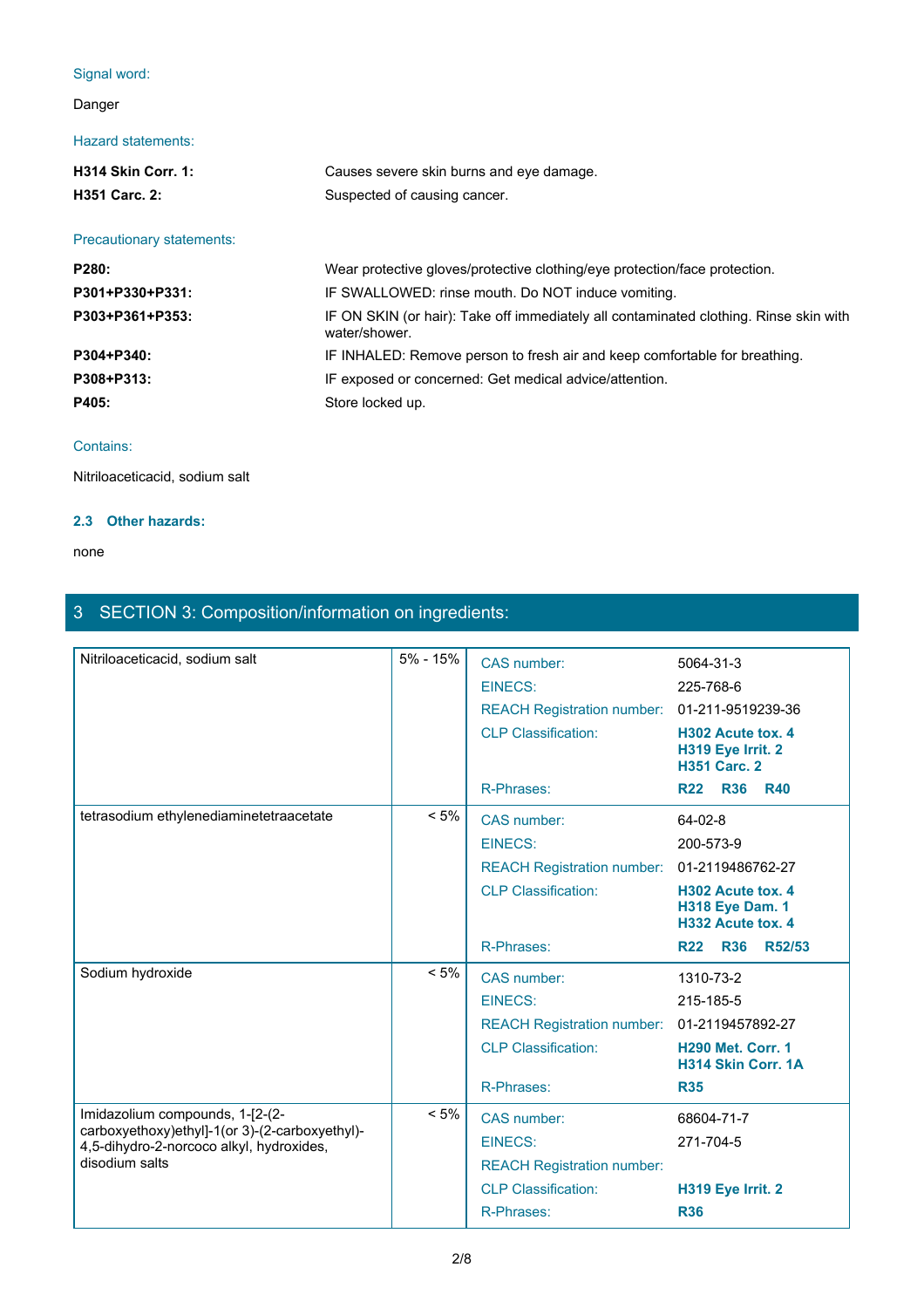| Sodium Laureth Sulfate                 | $< 5\%$                 | CAS number:                                                                                    | 68891-38-3                                                                    |
|----------------------------------------|-------------------------|------------------------------------------------------------------------------------------------|-------------------------------------------------------------------------------|
|                                        |                         | <b>EINECS:</b>                                                                                 | 500-234-8                                                                     |
|                                        |                         | <b>REACH Registration number:</b>                                                              | 01-2119488639-16                                                              |
|                                        |                         | <b>CLP Classification:</b>                                                                     | H315 Skin Irrit. 2<br><b>H318 Eye Dam. 1</b><br><b>H412 Aquatic Chronic 3</b> |
|                                        |                         | R-Phrases:                                                                                     | R38 R41                                                                       |
| 4 SECTION 4: First aid measures:       |                         |                                                                                                |                                                                               |
| 4.1 Description of first aid measures: |                         |                                                                                                |                                                                               |
|                                        |                         | Always ask medical advice as soon as possible should serious or continuous disturbances occur. |                                                                               |
| Skin contact:                          | transport to hospital.  | remove contaminated clothing, rinse skin with plenty of water and immediately                  |                                                                               |
| Eye contact:                           | then take to physician. | first prolonged rinsing with water (contact lenses to be removed if this is easily done)       |                                                                               |
| Ingestion:                             |                         | rinse mouth, do not induce vomiting, take to hospital immediately.                             |                                                                               |
| Inhalation:                            |                         | let sit upright, fresh air, rest and take to hospital.                                         |                                                                               |
|                                        |                         |                                                                                                |                                                                               |

# 4 SECTION 4: First aid measures:

## **4.1 Description of first aid measures:**

| <b>Skin contact:</b> | remove contaminated clothing, rinse skin with plenty of water and immediately<br>transport to hospital.             |
|----------------------|---------------------------------------------------------------------------------------------------------------------|
| Eye contact:         | first prolonged rinsing with water (contact lenses to be removed if this is easily done)<br>then take to physician. |
| Ingestion:           | rinse mouth, do not induce vomiting, take to hospital immediately.                                                  |
| Inhalation:          | let sit upright, fresh air, rest and take to hospital.                                                              |
|                      |                                                                                                                     |

#### **4.2 Most important symptoms and effects, both acute and delayed:**

| <b>Skin contact:</b> | caustic, redness, pain, serious burns                                                                                   |
|----------------------|-------------------------------------------------------------------------------------------------------------------------|
| Eye contact:         | caustic, redness, bad looking, pain                                                                                     |
| Ingestion:           | caustic, lack of breath, vomiting, blisters on lips and tongue, burning pain in mouth<br>and throat, gullet and stomach |
| Inhalation:          | headache, dizziness, nausea, drowsiness, unconsciousness                                                                |
|                      |                                                                                                                         |

## **4.3 Indication of any immediate medical attention and special treatment needed:**

none and the state of the state of the state of the state of the state of the state of the state of the state of the state of the state of the state of the state of the state of the state of the state of the state of the s

## 5 SECTION 5: Fire-fighting measures:

#### **5.1 Extinguishing media:**

CO2, foam, powder, sprayed water

#### **5.2 Special hazards arising from the substance or mixture:**

none and the state of the state of the state of the state of the state of the state of the state of the state of the state of the state of the state of the state of the state of the state of the state of the state of the s

#### **5.3 Advice for fire-fighters:**

**Extinguishing agents to be avoided:** none and the state of the state of the state of the state of the state of the state of the state of the state of the state of the state of the state of the state of the state of the state of the state of the state of the s

# 6 SECTION 6: Accidental release measures:

**6.1 Personal precautions, protective equipment and emergency procedures:**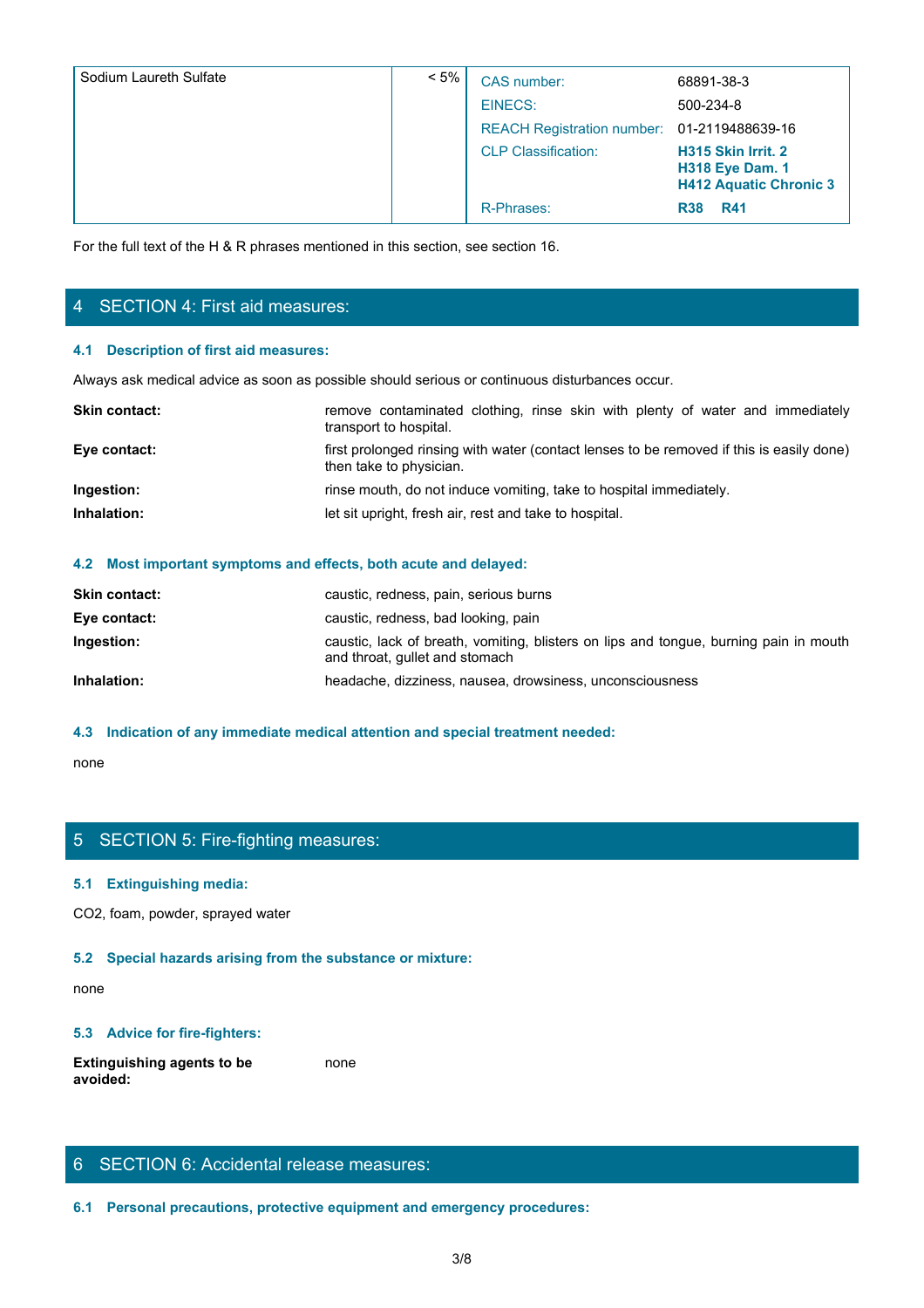Do not walk into or touch spilled substances and avoid inhalation of fumes, smoke, dusts and vapours by staying up<br>windRemove any contaminated clothing and used contaminated protective equipment and dispose of it safely.<br>6 windRemove any contaminated clothing and used contaminated protective equipment and dispose of it safely.

#### **6.2 Environmental precautions:**

do not allow to flow into sewers or open water.

#### **6.3 Methods and material for containment and cleaning up:**

remove by using absorbent material.

#### **6.4 Reference to other sections:**

for further information check sections 8 & 13.

# 7 SECTION 7: Handling and storage:

#### **7.1 Precautions for safe handling:**

#### **7.2 Conditions for safe storage, including any incompatibilities:**

#### **7.3 Specific end use(s):**

# 8 SECTION 8: Exposure controls/personal protection:

#### **8.1 Control parameters:**

#### **8.2 Exposure controls:**

|                                  | 7 SECTION 7: Handling and storage:                                                                                                                                                                                                                                                                                                                                |                       |
|----------------------------------|-------------------------------------------------------------------------------------------------------------------------------------------------------------------------------------------------------------------------------------------------------------------------------------------------------------------------------------------------------------------|-----------------------|
|                                  | 7.1 Precautions for safe handling:                                                                                                                                                                                                                                                                                                                                |                       |
|                                  | handle with care to avoid spillage.                                                                                                                                                                                                                                                                                                                               |                       |
|                                  | 7.2 Conditions for safe storage, including any incompatibilities:                                                                                                                                                                                                                                                                                                 |                       |
|                                  | keep in a sealed container in a closed, frost-free, ventilated room.                                                                                                                                                                                                                                                                                              |                       |
| 7.3 Specific end use(s):         |                                                                                                                                                                                                                                                                                                                                                                   |                       |
|                                  |                                                                                                                                                                                                                                                                                                                                                                   |                       |
|                                  | 8 SECTION 8: Exposure controls/personal protection:                                                                                                                                                                                                                                                                                                               |                       |
|                                  | 8.1 Control parameters:                                                                                                                                                                                                                                                                                                                                           |                       |
|                                  | Listing of the hazardous ingredients in section 3, of which the TLV value is known                                                                                                                                                                                                                                                                                |                       |
|                                  | Sodium hydroxide 2 mg/m <sup>3</sup>                                                                                                                                                                                                                                                                                                                              |                       |
| 8.2 Exposure controls:           |                                                                                                                                                                                                                                                                                                                                                                   |                       |
| <b>Inhalation</b><br>protection: | use with sufficient exhaust ventilation. If necessary, use an air-purifying face mask in case of<br>respiratory hazards. Use the ABEK type as protection against these troublesome levels.                                                                                                                                                                        | $\bullet$             |
| <b>Skin</b><br>protection:       | handling with nitril-gloves (EN 374). Breakthrough time: >480' Material thickness: 0,35 mm.<br>Thoroughly check gloves before use. Take of the gloves properly without touching the outside<br>with your bare hands. The manufacturer of the protective gloves has to be consulted about the<br>suitability for a specific work station. Wash and dry your hands. | WÓ                    |
| <b>Eye</b><br>protection:        | keep an eye-rinse bottle within reach. Tight-fitting safety goggles. Wear a face shield and<br>protective suit in case of exceptional processing problems.                                                                                                                                                                                                        | $\blacktriangleright$ |
| <b>Other</b><br>protection:      | impermeable clothing. The type of protective equipment depends on the concentration and<br>amount of hazardous substances at the work station in question.                                                                                                                                                                                                        |                       |

# 9 SECTION 9: Physical and chemical properties:

#### **9.1 Information on basic physical and chemical properties:**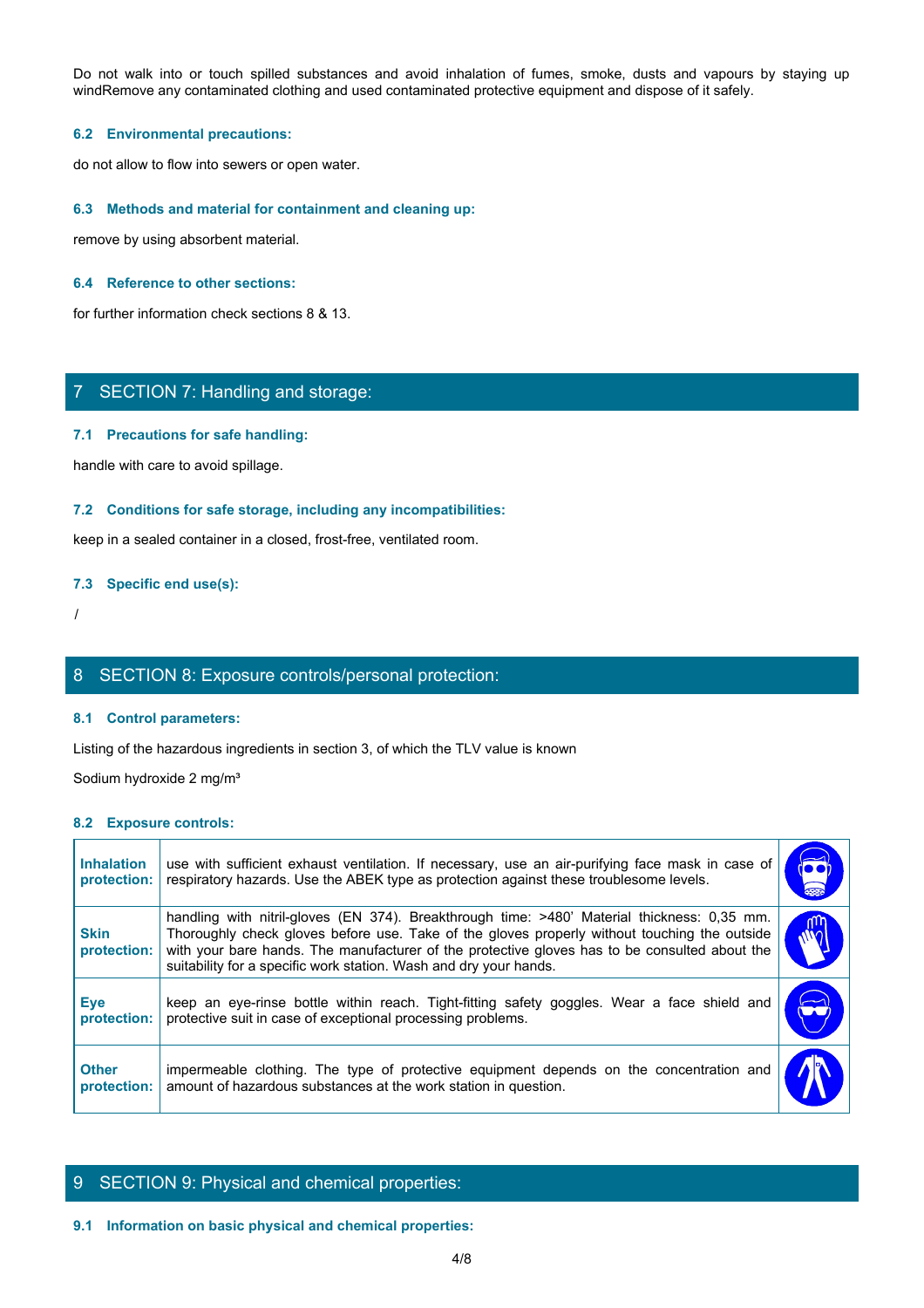| <b>Melting point/melting range:</b>                       | 0 °C               |
|-----------------------------------------------------------|--------------------|
| <b>Boiling point/Boiling range:</b>                       | 100 °C             |
| pH:                                                       | 12.9               |
| pH 1% diluted in water:                                   | I                  |
| Vapour pressure/20°C,:                                    | 2 332 Pa           |
| Vapour density:                                           | not applicable     |
| Relative density, 20°C:                                   | 1.098 kg/l         |
| Appearance/20°C:                                          | liquid             |
| Flash point:                                              |                    |
| Flammability (solid, gas):                                | not applicable     |
| Auto-ignition temperature:                                | $\prime$           |
| <b>Upper flammability or explosive</b><br>limit, (Vol %): | $\prime$           |
| Lower flammability or explosive<br>limit, $(Vol %)$ :     | $\prime$           |
| <b>Explosive properties:</b>                              | not applicable     |
| <b>Oxidising properties:</b>                              | not applicable     |
| <b>Decomposition temperature:</b>                         | $\prime$           |
| <b>Solubility in water:</b>                               | completely soluble |
| <b>Partition coefficient: n-</b><br>octanol/water:        | not applicable     |
| Odour:                                                    | characteristic     |
| <b>Odour threshold:</b>                                   | not applicable     |
| Dynamic viscosity, 20°C:                                  | $\prime$           |
| Kinematic viscosity, 20°C:                                | $\prime$           |
| Evaporation rate (n-BuAc = 1):                            | 0.300              |

## **9.2 Other information:**

| Volatile organic component (VOC): |           |
|-----------------------------------|-----------|
| Volatile organic component (VOC): | 0.000 a/l |

# 10 SECTION 10: Stability and reactivity:

## **10.1 Reactivity:**

stable under normal conditions.

#### **10.2 Chemical stability:**

extremely high or low temperatures.

#### **10.3 Possibility of hazardous reactions:**

none and the state of the state of the state of the state of the state of the state of the state of the state of the state of the state of the state of the state of the state of the state of the state of the state of the s

## **10.4 Conditions to avoid:**

protect from sunlight and do not expose to temperatures exceeding + 50°C.

#### **10.5 Incompatible materials:**

none and the state of the state of the state of the state of the state of the state of the state of the state of the state of the state of the state of the state of the state of the state of the state of the state of the s

#### **10.6 Hazardous decomposition products:**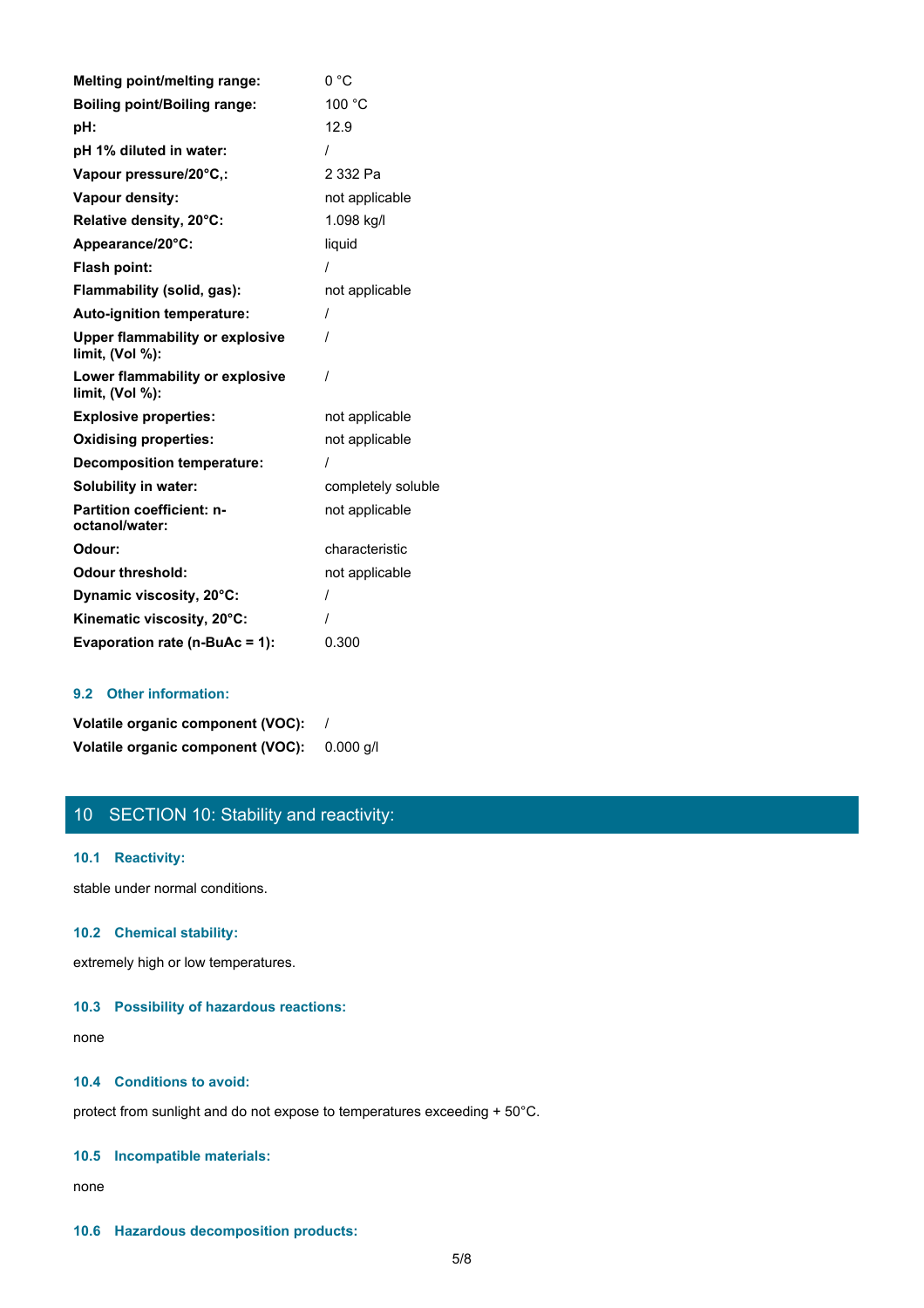# 11 SECTION 11: Toxicological information:

# **11.1 Information on toxicological effects:**

| 11 SECTION 11: Toxicological information:             |                                                                                                                         |
|-------------------------------------------------------|-------------------------------------------------------------------------------------------------------------------------|
| 11.1 Information on toxicological effects:            |                                                                                                                         |
| About the preparation itself:                         | No data available                                                                                                       |
| <b>General information:</b>                           | See ingredients under section 3                                                                                         |
| Calculated acute toxicity, LD50 oral<br>rat:          |                                                                                                                         |
| <b>Calculated acute toxicity, LD50</b><br>dermal rat: |                                                                                                                         |
|                                                       |                                                                                                                         |
|                                                       |                                                                                                                         |
| 12 SECTION 12: Ecological information:                |                                                                                                                         |
|                                                       |                                                                                                                         |
| 12.1 Toxicity:                                        |                                                                                                                         |
| No data available                                     |                                                                                                                         |
|                                                       |                                                                                                                         |
| 12.2 Persistence and degradability:                   |                                                                                                                         |
| No.648/2004 on detergents.                            | The surfactants contained in this preparation comply with the biodegradability criteria as laid down in Regulation (EC) |
| 12.3 Bioaccumulative potential:                       |                                                                                                                         |
| No data available                                     |                                                                                                                         |
|                                                       |                                                                                                                         |

# 12 SECTION 12: Ecological information:

## **12.1 Toxicity:**

#### **12.2 Persistence and degradability:**

#### **12.3 Bioaccumulative potential:**

**12.4 Mobility in soil:**

| Water hazard class, WGK: |                    |
|--------------------------|--------------------|
| Solubility in water:     | completely soluble |

## **12.5 Results of PBT and vPvB assessment:**

No data available

#### **12.6 Other adverse effects:**

No data available

# 13 SECTION 13: Disposal considerations:

#### **13.1 Waste treatment methods:**

The product may be discharged in the indicated percentages of utilization, provided it is neutralised to pH 7. Possible<br>Water hazard class, WGK:<br>The product may be discharged in the indicated percentages of utilization, pr restrictive regulations by local authority should always be adhered to.

## 14 SECTION 14: Transport information:

#### **14.1 UN number:**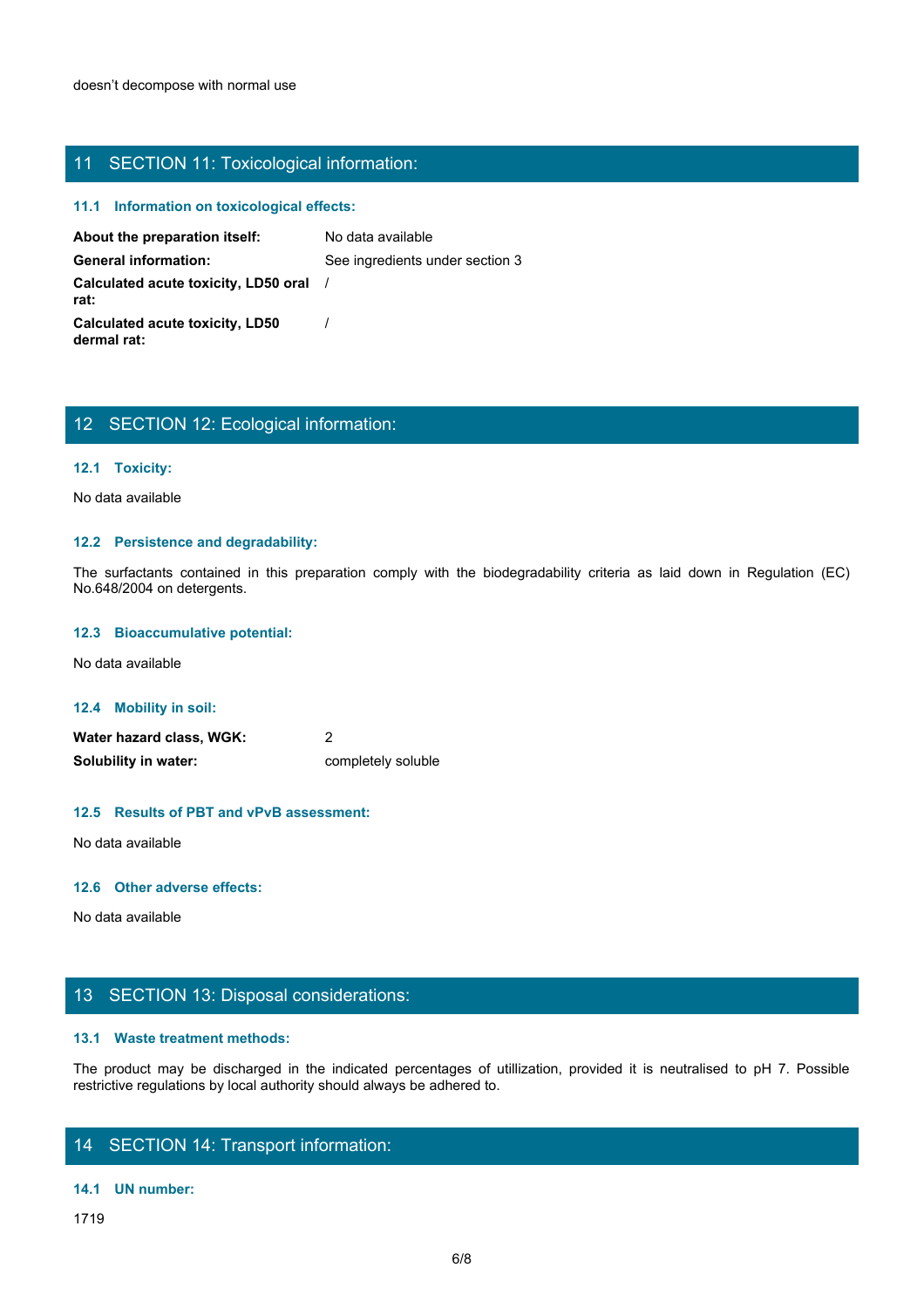#### **14.2 UN proper shipping name:**

UN 1719 Caustic alkali liquid, n.o.s. (mixture with Sodium hydroxide) , 8, II, (E)

## **14.3 Transport hazard class(es):**

| Class(es):                              |    |
|-----------------------------------------|----|
| Identification number of the<br>hazard: | 80 |

#### **14.4 Packing group:**

II and the state of the state of the state of the state of the state of the state of the state of the state of

#### **14.5 Environmental hazards:**

## **14.6 Special precautions for user:**







# 15 SECTION 15: Regulatory information:

| 14.6 Special precautions for user:                            |                                                                                                                                             |  |
|---------------------------------------------------------------|---------------------------------------------------------------------------------------------------------------------------------------------|--|
| <b>Hazard characteristics:</b><br><b>Additional guidance:</b> | Risk of burns. Risk to the aquatic environment and the sewerage system.                                                                     |  |
|                                                               | 丽家                                                                                                                                          |  |
|                                                               |                                                                                                                                             |  |
| 15 SECTION 15: Regulatory information:                        |                                                                                                                                             |  |
|                                                               | 15.1 Safety, health and environmental regulations/legislation specific for the substance or mixture:                                        |  |
| Water hazard class, WGK:                                      | $\overline{2}$                                                                                                                              |  |
| Volatile organic component (VOC):                             |                                                                                                                                             |  |
| Volatile organic component (VOC):                             | $0.000$ g/l                                                                                                                                 |  |
| <b>Composition by regulation (EC)</b><br>648/2004:            | NTA (nitrilotriacetic acid) and salts thereof 5% - 15%, Cationic surfactants < 5%,<br>EDTA and salts thereof < 5%, Anionic surfactants < 5% |  |
| <b>15.2 Chemical Safety Assessment:</b>                       |                                                                                                                                             |  |

## **15.2 Chemical Safety Assessment:**

# 16 SECTION 16: Other information:

## **Legend to abbreviations used in the safety data sheet:**

| $Nr.$ :        | number                                                        |
|----------------|---------------------------------------------------------------|
| CAS:           | <b>Chemical Abstracts Service</b>                             |
| <b>EINECS:</b> | European INventory of Existing Commercial chemical Substances |
| WGK:           | Water hazard class                                            |
| <b>WGK 1:</b>  | slightly hazardous for water                                  |
| <b>WGK 2:</b>  | hazardous for water                                           |
| WGK3:          | extremely hazardous for water                                 |